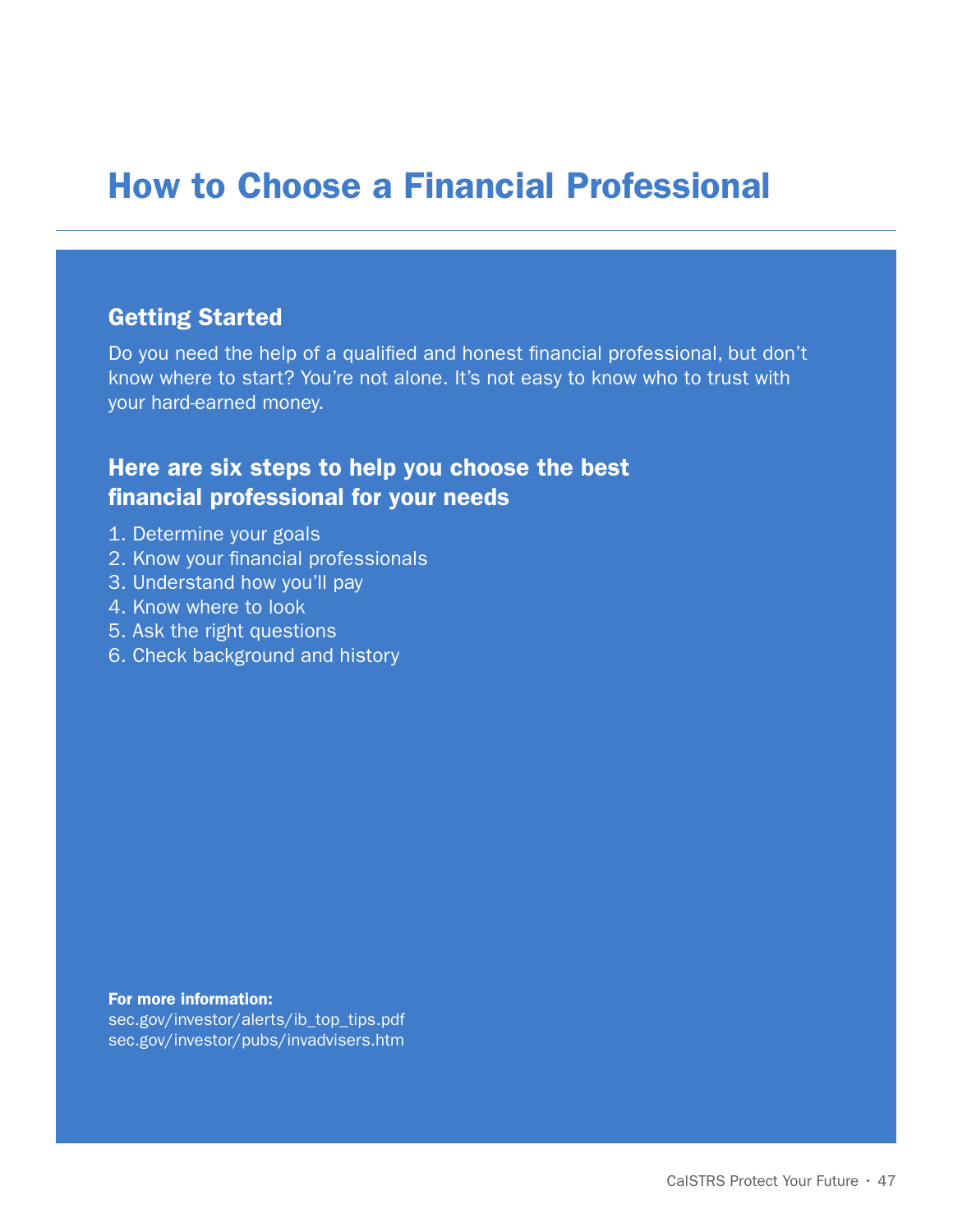### 1. Determine your goals

Before you begin looking for a financial professional, you'll need to know what you expect to gain from the relationship. What advice do you want help with? Retirement planning? Investments? Estate planning? Financial professionals provide many types of services so it's important you determine your needs ahead of time. Start by writing down your short-term and long-term goals so you can begin to identify your needs.

Consider attending the CalSTRS Save for Your Future workshop to learn more about establishing short-term and long-term savings goals. You'll find our short-term and long-term savings goals worksheet available at CalSTRS.com/ general-information/ worksheets.

# 2. Know your financial professionals

#### Financial Planner

A financial planner typically prepares financial plans for his or her clients. The kinds of services financial planners offer can vary widely. Some will assess every aspect of your financial life—saving, investments, insurance, taxes, retirement and estate planning—and then help you develop a detailed plan for meeting all your financial goals. Other professionals may call themselves financial planners, but they may only be able to recommend that you invest in a narrow range of securities, including stocks and bonds, and sometimes products that aren't securities, such as insurance annuities.

#### **Services**

A financial planner can help with investments, insurance, estate planning, budgeting, retirement planning, saving for college, tax planning, and other money topics.

#### Certification/Registration

Some financial planners have credentials like a CFP, Certified Financial Planner. Financial planners working in California who give investment advice to their clients must also register with the Securities and Exchange Commission or the California Department of Business Oversight, and sometimes the California Department of Insurance.

#### Investment Advisers

Investment adviser and financial consultant are generic titles that don't imply any particular investment education, industry credential or registration with any governing organization. When talking to an investment adviser, find out what professional designations they may hold and what rules and regulations apply to their practice before entrusting your investment business to them. Stock brokers are often called investment advisers or financial consultants.

#### **Services**

Investment advisers provide tailored investment advice and manage investment portfolios. Some also offer financial planning services or brokerage services if they are licensed to do so.

#### Certifications/Registration

Investment advisers working in California who manage \$100 million or more in assets must register with the Securities and Exchange Commission. Those who manage less are regulated by the California Department of Business Oversight. Because they primarily buy and sell securities, they typically don't have to register as investment advisers. But some do, which is why it's important to find out exactly which services they provide and what they charge.

Financial professionals working in California who offer or sell investments are required to register with, or be certified by, the California Department of Business Oversight, and may also be required to register with the Securities and Exchange Commission or California Department of Insurance.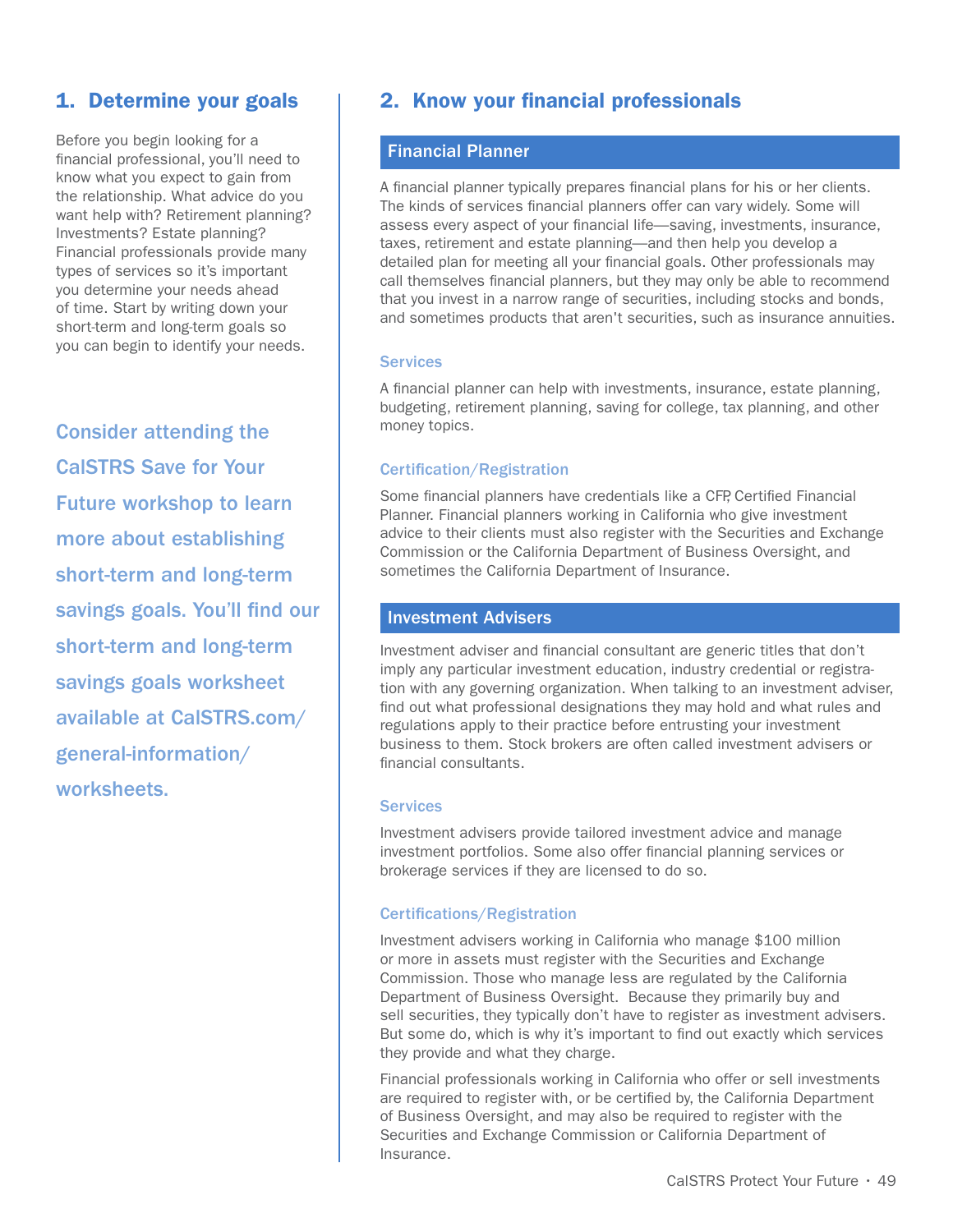#### **Brokers**

Brokers, also called stock brokers or registered representatives, buy or sell securites as directed by their client.

#### **Services**

The services brokers offer vary widely. Full-service brokerage firms usually charge more fees, but they tend to have large research operations their brokers can tap into when providing recommendations. These firms may also offer investment planning or other services. Discount brokerage firms are typically cheaper, but you may do your own research. Brokers and registered representatives are primarily salespeople. When they recommend you buy or sell a particular investment, they must have reason to believe that the recommendation is suitable for you based on factors like your income, portfolio and overall financial situation.

#### Certifications/Registration

In general, brokers must register with the SEC and be members of FINRA. They also must pass a series of exams administered by the National Association of Securities Dealers, a self-regulatory organization.

#### Insurance Agents

Insurance agents are sales people who can help you obtain life, health or property insurance policies and other insurance products, including annuities. Insurance agents described as "captive" work exclusively for one insurance company and can sell only the policies and products that company offers. Independent insurance agents can represent multiple companies and typically recommend insurance policies that offer the best coverage for your circumstances.

#### **Services**

Insurance agents sell a variety of insurance and financial products, including property insurance, casualty insurance, life insurance, health insurance, disability insurance, long-term care insurance, mutual funds and annuities.

#### Certifications/Registration

In California, insurance agents and companies must register with the California Department of Insurance. This agency has sales and marketing rules and requires agents and companies to file financial reports to determine their ability to honor claims. If insurance agents offer products that are considered securities, such as variable annuity contracts or variable life insurance policies, they must also be licensed as a registered representative with FINRA and comply with its rules.

What's the difference between a CFP, ChFC, CPA, PFS or any of the other financial certifications? With all the acronyms out there, keeping them straight can be difficult. Here's a look at three popular designations:

#### Certified Financial Planner

Those with the Certified Financial Planner, or CFP, designation have met the standards of competency and ethics in financial planning as determined by the nonprofit Certified Financial Planner Board of Standards. In addition to passing the CFP certification exam, candidates must complete qualifying work experience and agree to adhere to the CFP board's code of ethics and professional responsibility and financial planning standards.

#### Chartered Financial Consultant

Individuals with the Chartered Financial Consultant, or ChFC, designation have demonstrated their knowledge of financial planning as determined by The American College, a nonprofit educator. In addition to successfully passing an exam, candidates must have at least three years of experience in a financial industry position. Like those with the CFP designation, ChFC professionals help individuals analyze their financial situations and goals.

#### Certified Public Accountant and Personal Financial Specialist

Certified Public Accountants, or CPAs, have passed exams in accounting and tax preparation. CPAs with demonstrated additional training in financial planning can become certified as Personal Finance Specialists. The PFS credential is awarded by the American Institute of Certified Public Accountants to CPAs who have taken the additional training and have earned the CFP, ChFC or PFS designation.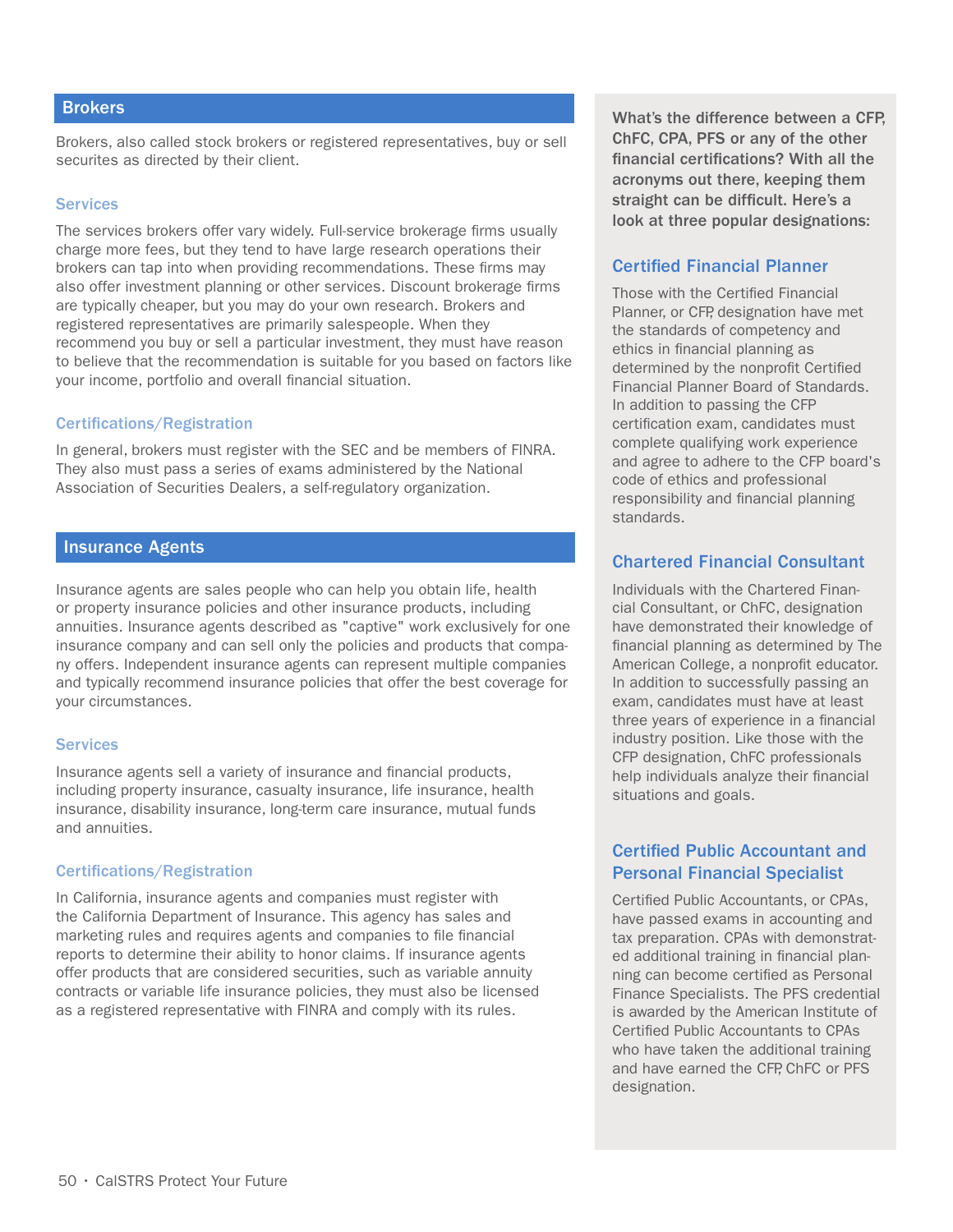# 3. Understand how you'll pay

Before you agree to work with a financial professional, whether it's a broker, financial planner or an investment adviser, make sure you understand how your financial adviser gets paid. Financial professionals generally are paid by commission, fee only or fee plus commission:

#### **Commission**

Advisers who are paid by commission receive a commission on the investment products you buy from them. They are required to disclose any arrangements they have with other firms when recommending products or services that could generate commissions.

If you work with an adviser who is paid on commission, ask yourself whether their advice is in your best interest, or is it the most profitable product for the adviser? You should also ask about the costs and fees for typical stock and bond funds they would recommend.

#### Fee Only

Fee-only financial professionals charge flat or hourly fees for the services or advice they deliver. They may also charge a percentage of the assets they manage for you.

#### Fee-Based Plus Commission

These professionals charge a flat or hourly fee and also receive commission on the sale of recommended products and services. Fee-based compensation may include an asset management fee linked to the performance of your account. If the financial plan implemented through the services of your adviser grows in value, their fee also grows, giving the adviser an incentive to grow your assets.

Regardless of what kind of adviser you hire to help you meet your financial goals, there's no "best" form of compensation. It's up to you to determine the type of compensation that is most appropriate for your needs and that you're comfortable with. You can ask your adviser for input. Start by asking the total amount of fees you'd pay under each compensation method in a given period.

### 4. Know where to look

A good place to start when shopping for an investment professional is your friends, family and colleagues. Ask them for the names of people they've used for financial planning services. Ideally, those you ask should have the same needs and values as you since your friends or family members will be making recommendations based on their own situation and risk tolerance, which may be very different from yours. You'll want to ask:

- How long they've done business with them
- What types of services were provided
- What drove them to choose that particular person or firm.
- Have they ever had any problem with the person and, if so, how well and quickly it was resolved.

You can also consider asking your tax specialist or attorney for their recommendations, and follow up with the same questions above.

Be sure not to say yes to the first financial professional you speak to or who speaks to you. Meet with all your potential candidates to learn more about them face to face before making your decision.

Here are some additional resources to help you find your financial professional:

National Association of Personal Financial Advisors napfa.org/

# Financial Planning Association

plannersearch.org/Pages/home.aspx

#### Certified Financial Planner Board of Standards

cfp.net/utility/find-a-cfp-professional?utm\_source=find-cfp&utm\_medium=header&utm\_content=homepage&utm\_ campaign=header

Securities and Exchange Commission adviserinfo.sec.gov/IAPD/default.asp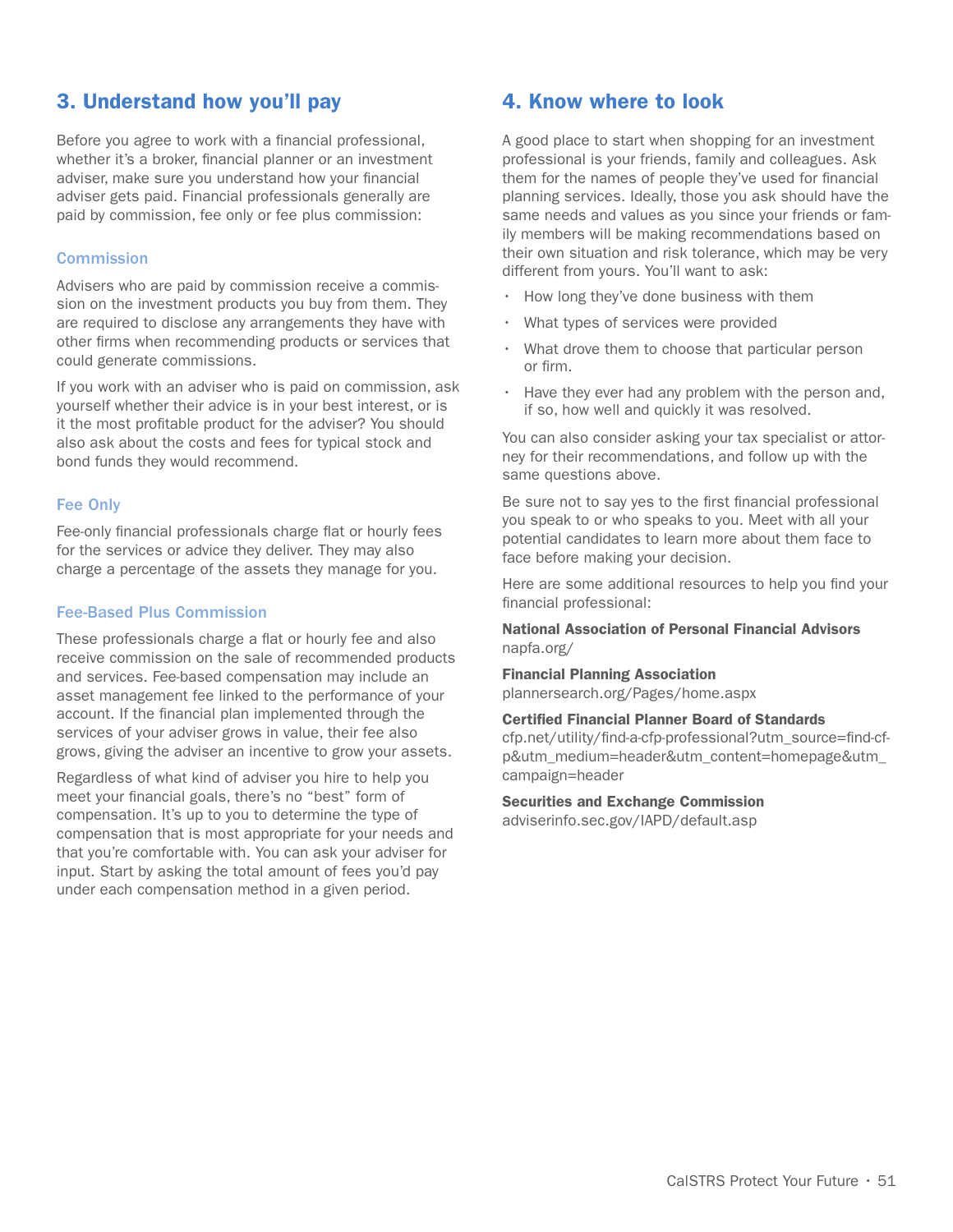# 5. Ask the right questions

Before you hire a financial professional to create a financial plan, manage your portfolio, or purchase investments or provide services, ask the following questions:

#### How do you charge for your services, and how much?

Not only do you want to know if the financial professional is paid by commission or fees, you also want to find out their specific fees, so you can compare them with other candidates. Also ask about any fees or expenses associated with the investment products they may sell.

#### Why did you pursue your specific licenses, credentials, or other certifications?

This question will give you better insight into their past, and why they chose the path they did.

#### Do you or your firm specialize in a certain type of client?

Depending on your situation, a certain firm may target a niche of clients that could be beneficial to you. For example, if you are environment-friendly, you may want to work with an advisor or planner that specializes in sustainable or responsible investing. Or you may feel more comfortable working with an adviser in your age range.

#### Do you have a sample financial plan?

Financial plans vary widely, from pages of graphs and charts that may be overwhelming to a simple snapshot of your financial situation. Keep in mind the samples you see may not represent their usual work.

#### What is your investing philosophy?

You want an adviser or planner who has a similar tolerance to risk. Even though they say they can adjust their philosophy to meet your needs, you should be wary. Also, past successes do not guarantee future successes.

#### Will I be working only with you, and how often will we remain in contact?

The success of a financial advisor or planner often hinges on interpersonal communication. It's important for the person who is managing your finances to know you on a personal level, and understand your ever-changing needs. Likewise, you should feel comfortable sharing your financial and personal goals with them.

#### Could I have three clients' names as references?

It's important to call or email these references. Ask how they found the adviser, the length of time they worked with the adviser, what kind of help they get, what they believe are the adviser's strong and weak points and whether they would recommend that adviser to someone in your situation.

#### What are your services?

Services could include retirement planning, securities management, estate planning, tax planning, insurance, long-term-care advice and more.

#### How often do you evaluate my situation and provide an up-to-date forecast?

A yearly evaluation should be expected. You may want more frequent updates, so be sure to ask if you do.

#### What makes your client experience unique?

Ask why you would want to work with them. The adviser's answers will also give you a good idea of their strengths and if they are ones you seek in a planner.

#### What happens to my account if something happens to you?

This is a fear for many clients, especially those who rely on phone calls to stay in touch. It's important to understand who the next point of contact is and how liquid your assets are.

#### How long have you been a financial adviser?

It's valuable to learn how long the financial adviser has been in the industry. If they are working for a firm, it's also important to know how long they have been working with that firm. Also ask if they have any professional certifications, licenses or designations.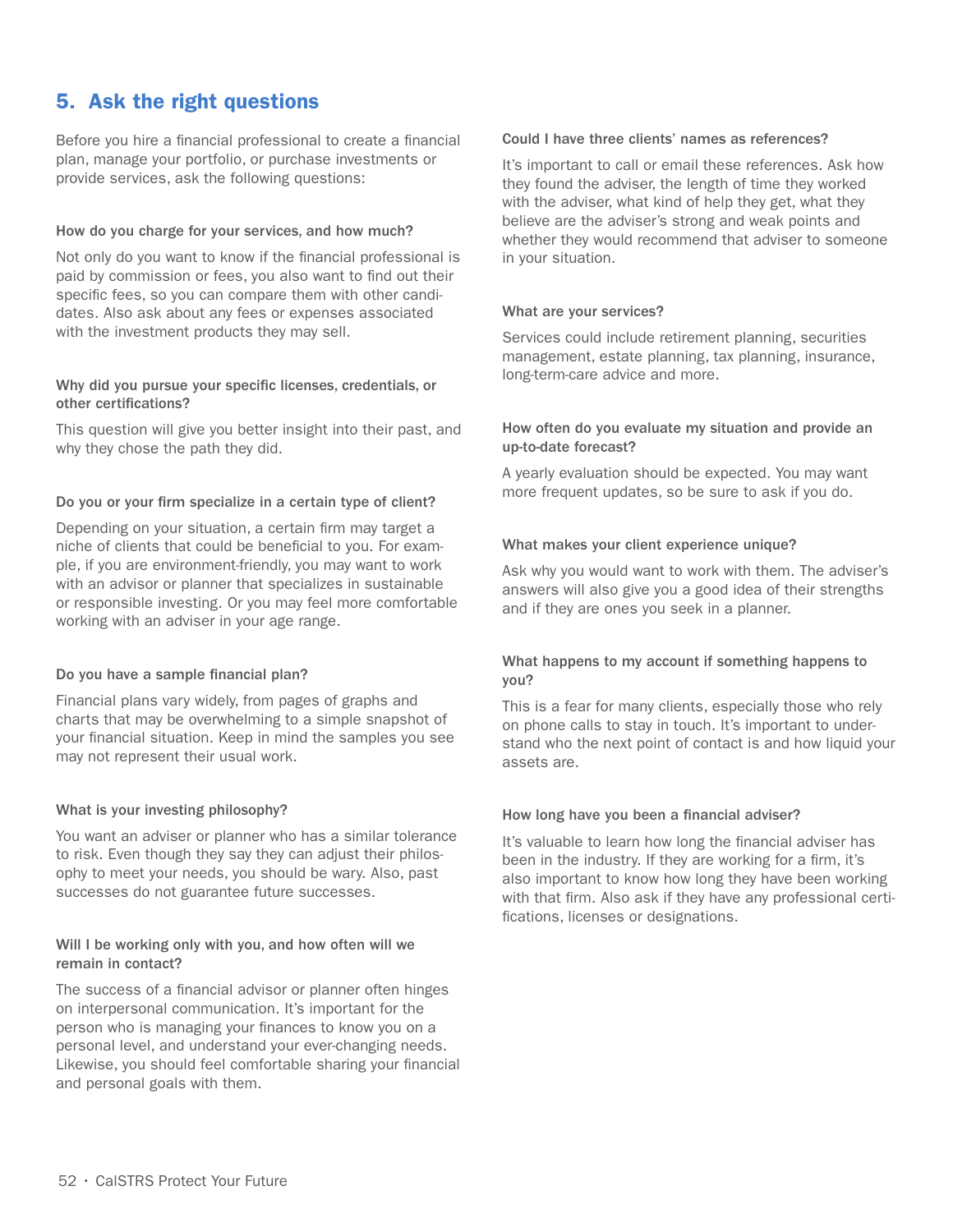# 6. Check their background and disciplinary history

While most financial advisers and firms are honest, just like other professions, there are those firms and individuals who are not. Besides checking references from clients, you can do your own background checks into criminal, regulatory or ethical violations. State and federal laws require brokers, advisers and firms to be registered or licensed:

- In general, investment advisers working in California who manage \$100 million or more in assets must register with the Securities and Exchange Commission. Those who manage less than \$100 million must register with the California Department of Business Oversight. In addition, some advisers are required to register with the California Department of Insurance.
- Form ADV is the form investment advisers must complete to register with both the SEC and the state. Part 2 of the form, a brochure written by the adviser, includes services offered, fee schedule, disciplinary information, conflicts of interest, and the educational and business backgrounds of personnel. Form ADV, including the informational brochures, are available at adviserinfo.sec.gov.

# Your Resources:

Complaints, California Department of Business Oversight

dbo.ca.gov

#### Broker check, FINRA

http://brokercheck.finra.org

#### Form ADV

Before you hire someone to be your investment adviser, always carefully read the adviser's Form ADV. You can find a copy of an investment adviser's most recent Form ADV at

adviserinfo.sec.gov/

#### Certified Financial Planner Board of Standards

letsmakeaplan.org/choose-a-cfp-professional/ verify-a-cfp-professional

# New rule extends the fiduciary standard to all financial professionals who give retirement advice

A new rule from the U.S. Department of Labor extends the fiduciary standard to all financial professionals who give retirement advice, even if they aren't required to be held to that high standard by the laws that regulate their business. This means these advisers must put your interests ahead of their own when it comes to overseeing your retirement accounts, including 403(b)s and 457(b)s.

The new rule places you and your adviser on the same side of the table.

#### What is a fiduciary?

The fiduciary standard. A fiduciary is a financial professional who is required by laws that govern their titles to put your interests ahead of his or her own. Fiduciaries must also disclose their fees, how they're paid and any conflicts or potential conflicts of interest that might influence your decision to use their services.

Fiduciaries may still work for a fund that allows them to sell only the fund's proprietary products. As long as they disclose that to you, they are still a fiduciary, even if there are investments outside of the fund that are better for you. The Certified Financial Planner Board of Standards issues Rules of Conduct for fiduciaries. Among them is a rule that requires CFPs to define what services they will provide and only offer advice in areas in which they are competent.

The suitability standard. All other financial professionals are held to the lower "suitability" standard, meaning they must consider your financial situation, investment experience and investment objectives, but they don't have to put your interests ahead of theirs—and they aren't required to tell you how they've profited from the sale.

Those who fall under the suitability standard are just required to reasonably believe that a recommended investment or strategy is suitable for you, based on information obtained through reasonable diligence. Stock brokers, who may also be called financial advisers or wealth managers, are subject to this lower legal standard (if they don't provide retirement advice). They include financial advisors working at large brokerage firms. These financial professionals are regulated under the Securities Exchange Act of 1934.